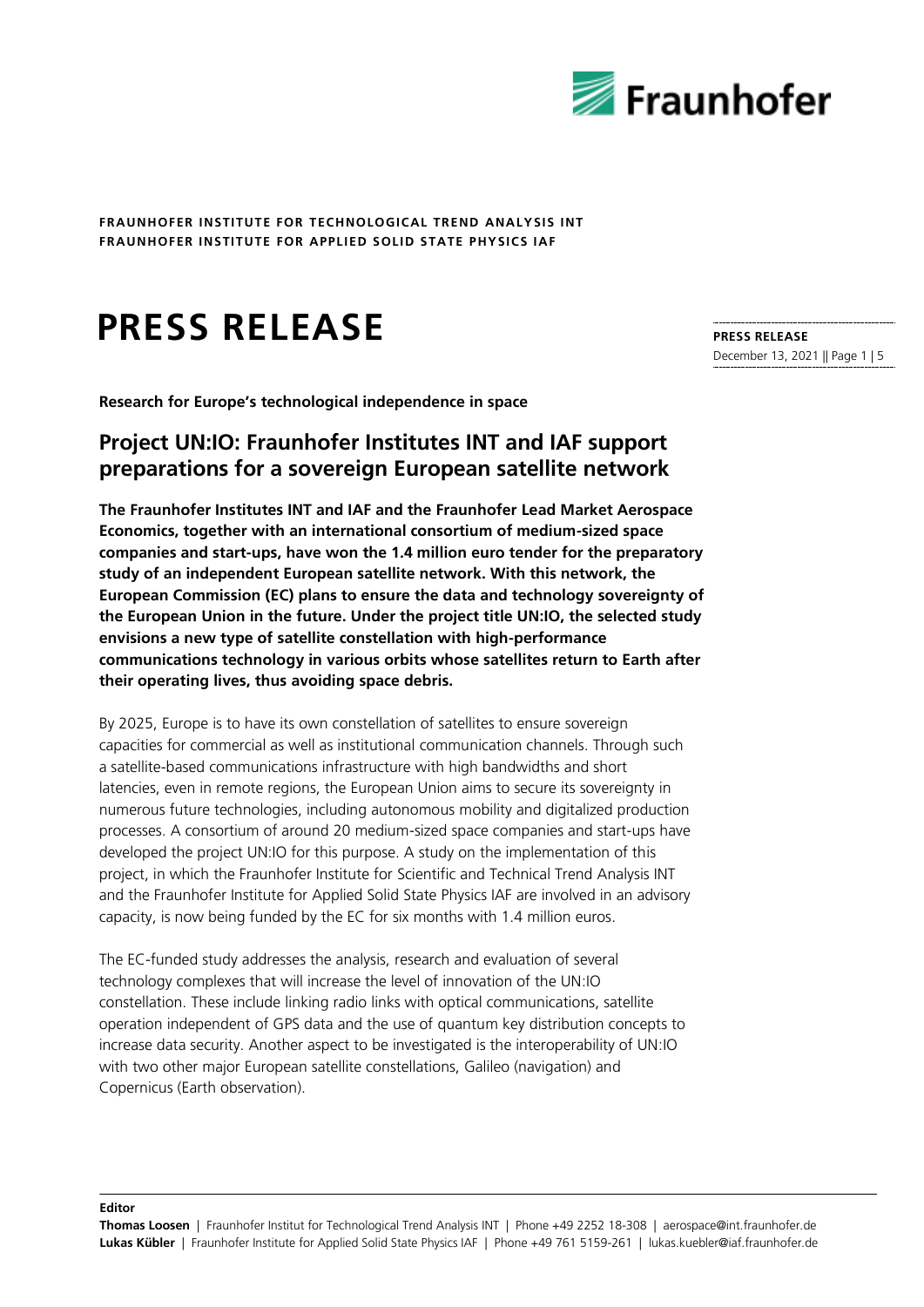

# **Consulting in the field of high-frequency electronics and quality assurance of the study**

Researchers from Fraunhofer IAF are advising the consortium on the use of highperformance satellite communication technology. In several reports, they assess the opportunities and limitations of broadband E and W band frequencies for applications in the UN:IO constellation, analyze possible solutions for technical implementation, and recommend suitable electronic components, such as for energy-efficient transmitters and highly sensitive receivers. In this way, Fraunhofer IAF contributes to the implementation of high-performance semiconductor components in the project, which are needed for a long-term realization of the aforementioned future technologies.

Fraunhofer INT, with its business unit Corporate Technology Foresight (CTF), is in charge of the cross-sectional Work Package (WP) 6. The WP serves the scientific quality assurance of the methods used and the assurance of well-founded results. As part of this task, Fraunhofer INT systematically evaluates a very large number of existing studies, publications and databases to identify and verify the global state of the art in secure communication technologies. This knowledge is an important prerequisite for the project consortium to go beyond this state of the art with the project and to develop as well as implement real innovations.

CTF is supported in this by the central office of the Fraunhofer Lead Market for Aerospace Industry, which is also located at Fraunhofer INT. The central office is optimally networked in the field of space research within the Fraunhofer-Gesellschaft and beyond and will thus make a valuable contribution to the development of the data basis.

**About Fraunhofer INT**

The Fraunhofer Institute for Technological Trend Analysis INT provides scientifically sound analysis and assessment capabilities across the entire spectrum of technological developments. This overview is deepened by own expert analyses and forecasts in selected technology areas and by own theoretical and experimental work in the field of electromagnetic and nuclear effects.

------------------------------------------------------------------------------------------------------

#### [www.int.fraunhofer.de/en](http://www.int.fraunhofer.de/en)

#### **About the Fraunhofer Lead Market for Aerospace Industry**

Aerospace is a technology-intensive industrial sector that has a significant impact on economic and sociopolitical life. Fraunhofer supports the strategies of the European aerospace industry with a

**PRESS RELEASE** December 13, 2021 || Page 2 | 5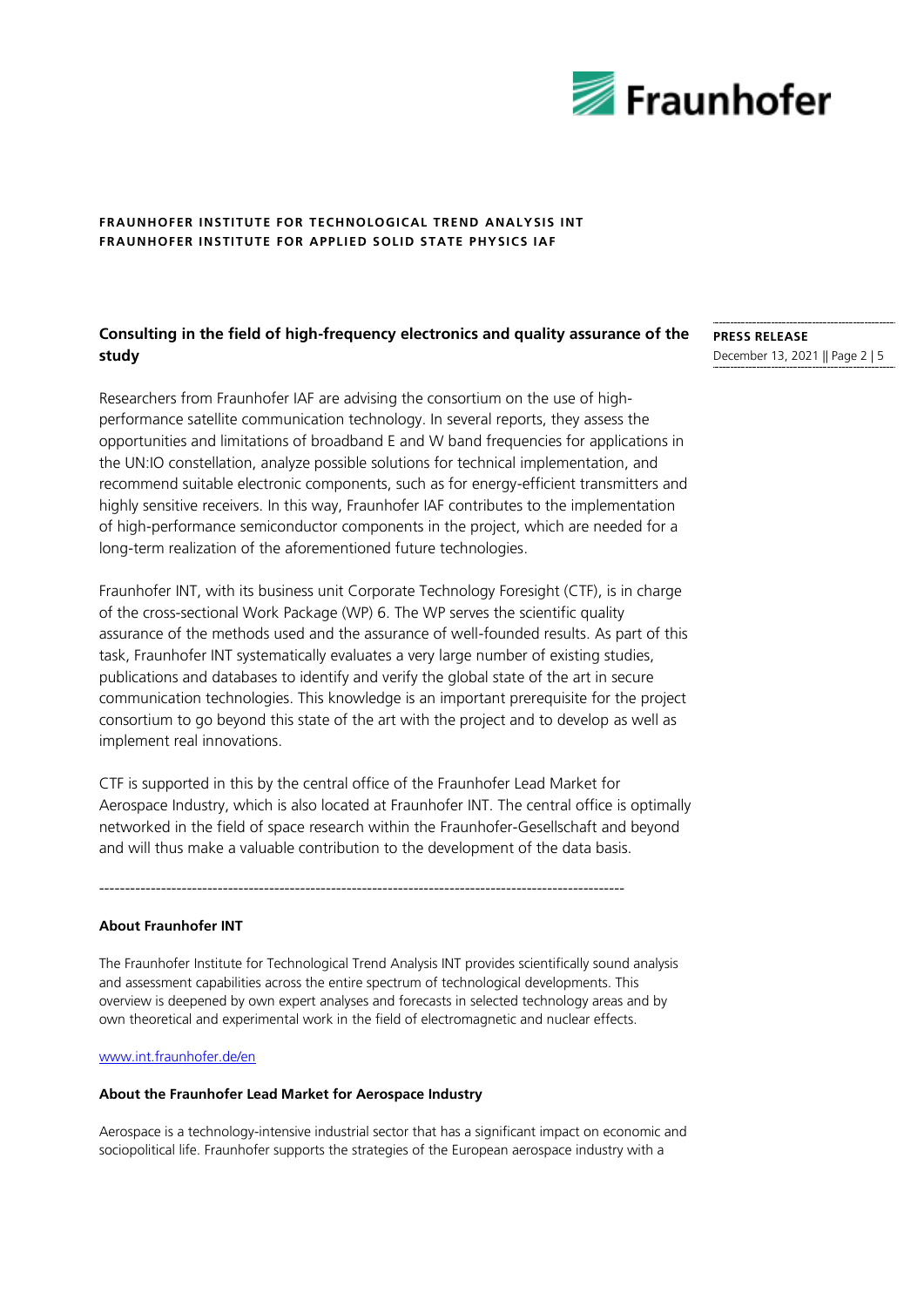

broad portfolio of competencies and helps to secure and expand its competitive position. This portfolio is brought together in the Fraunhofer lead market for the aerospace industry. The lead market is organized via a central office that addresses the closely related aerospace sectors. Here, industry, science and politics can access the technology portfolio of the Fraunhofer Gesellschaft for these sectors. Among other things, the office provides support in identifying suitable contacts in the institutes and organizes cross-institute technology offerings.

**PRESS RELEASE** December 13, 2021 || Page 3 | 5

#### **About Fraunhofer IAF**

The Fraunhofer Institute for Applied Solid State Physics IAF is one of the world's leading research institutions in the fields of III-V semiconductors and synthetic diamond. Based on these materials, Fraunhofer IAF develops components for future-oriented technologies, such as electronic circuits for innovative communication and mobility solutions, laser systems for real-time spectroscopy, novel hardware components for quantum computing as well as quantum sensors for industrial applications.

With its research and development, the Freiburg research institute covers the entire value chain from materials research, design and processing to modules, systems and demonstrators.

--------------------------------------------------------------------------------------------------------

#### [www.iaf.fraunhofer.de/en](http://www.iaf.fraunhofer.de/en)

#### **Images:**



Project UN:IO aims to provide Europe with an independent satellite network. © Mynaric AG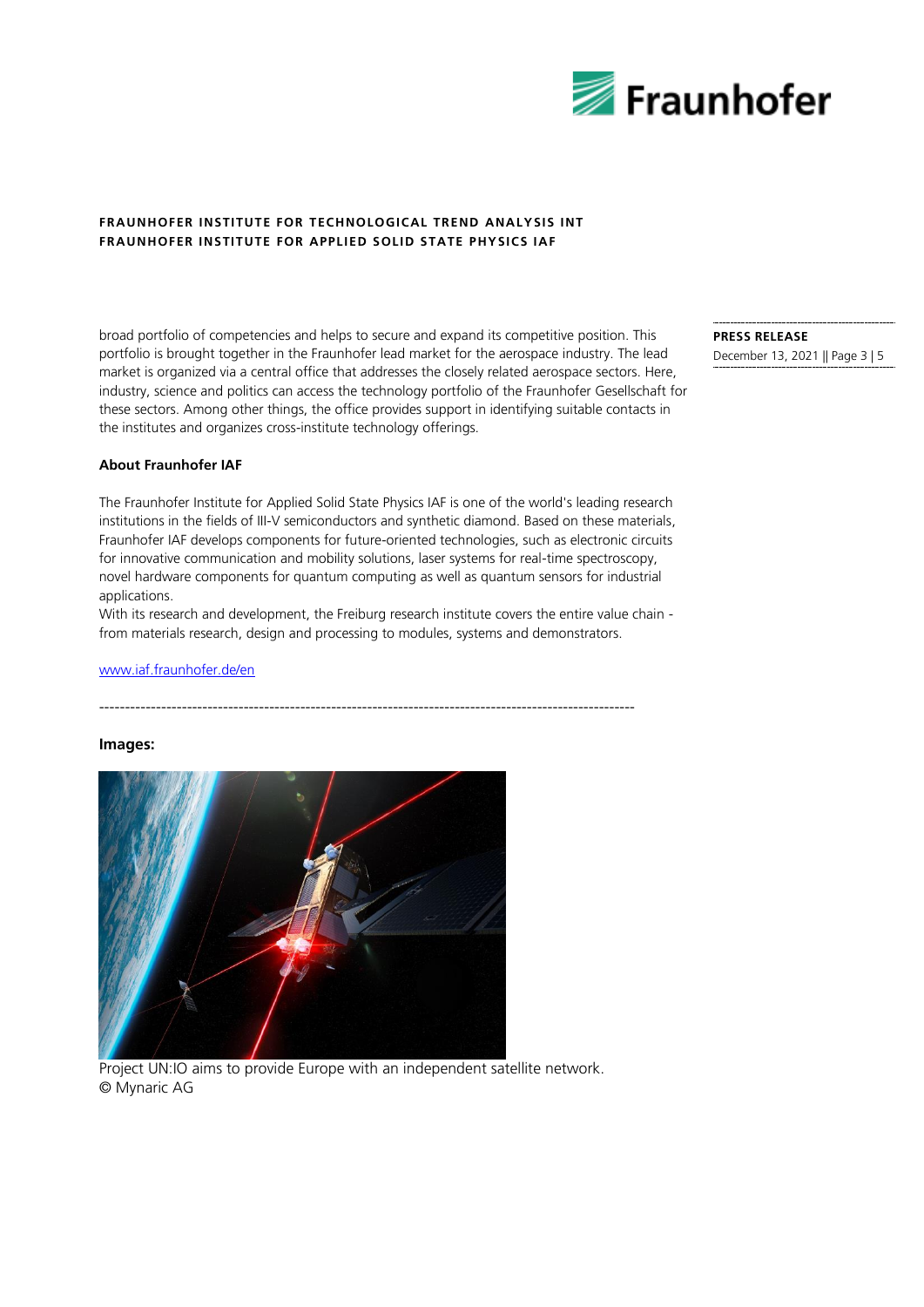



**PRESS RELEASE** December 13, 2021 || Page 4 | 5

Quantitative representation of publications and scientific categories on the topic of "Satellite Constellations" in the KATI system of Fraunhofer INT. © Fraunhofer INT



Researchers at Fraunhofer IAF are contributing their expertise in the field of highperformance semiconductor technology for satellite communications in the project UN:IO. © Fraunhofer IAF